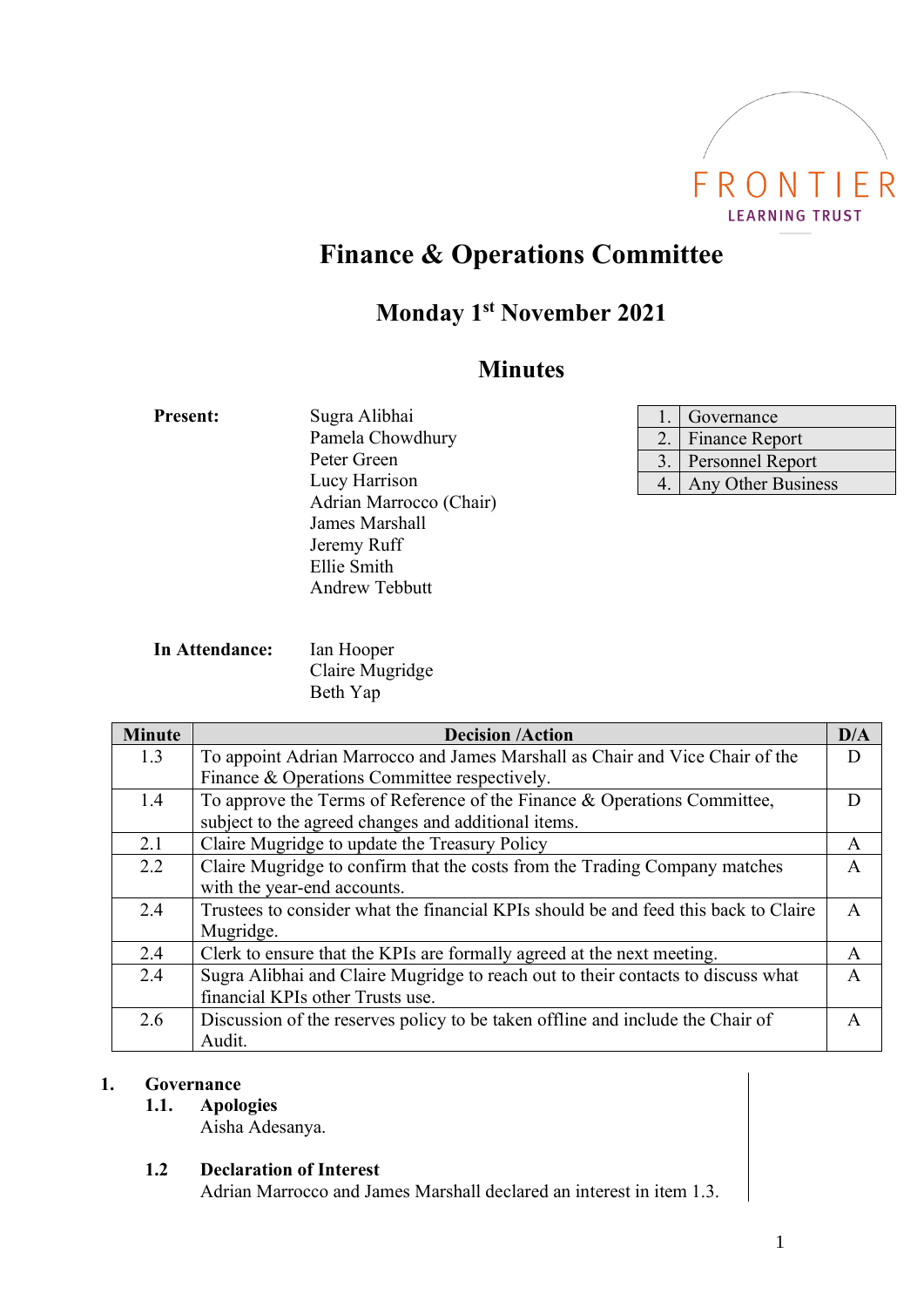|    | 1.3 | <b>Chair and Vice Chair</b><br>It was agreed to appoint Adrian Marrocco and James Marshall as Chair<br>and Vice Chair of the Finance & Operations Committee respectively.                                                                                                                                                                                            | <b>Decision</b> |
|----|-----|----------------------------------------------------------------------------------------------------------------------------------------------------------------------------------------------------------------------------------------------------------------------------------------------------------------------------------------------------------------------|-----------------|
|    | 1.4 | <b>Terms of Reference</b><br>The Terms of Reference of the Finance & Operations Committee was<br>considered, along with the Academies Handbook and Frontier Learning<br>Trust Finance Manual.                                                                                                                                                                        |                 |
|    |     | In response to a question from Trustees, the Clerk confirmed that<br>whilst finance policies may be presented to the Finance $\&$ Operations<br>Committee for discussion, the responsibility for approving these will<br>remain with the Audit & Compliance Committee.                                                                                               |                 |
|    |     | Trustees questioned why marketing had been removed from the<br>Committee's Terms of Reference and was informed that this would now<br>be the responsibility of the Woodhouse Local Governing Body.                                                                                                                                                                   |                 |
|    |     | It was agreed that the following items should also be added to the<br>Committee's Terms of Reference:<br>Oversight and approval of capital projects (in line with the<br>$\bullet$<br>Finance Policy)                                                                                                                                                                |                 |
|    |     | Oversight of assets including reviewing the fixed asset register<br>$\bullet$<br>Reviewing financial information, such as cashflow forecasts and<br>$\bullet$<br>the level of reserves to ensure that the Trust remains a going<br>concern.                                                                                                                          |                 |
|    |     | Review of school benchmarking data and financial KPIs.<br>$\bullet$                                                                                                                                                                                                                                                                                                  |                 |
|    |     | The Terms of Reference were approved subject to the agreed changes.                                                                                                                                                                                                                                                                                                  | <b>Decision</b> |
| 2. | 2.1 | <b>Finance Report</b><br><b>Year End Accounts</b><br>Claire Mugridge presented the draft year end accounts (to 31 August)<br>2021), explaining that the external audit is taking place this week and,<br>as this is the first audit since academisation, there may be some                                                                                           |                 |
|    |     | disclosure changes.                                                                                                                                                                                                                                                                                                                                                  |                 |
|    |     | In terms of income, there was some positive variances as a result of<br>student contributions, with many students donating their book deposits<br>for which the College can claim gift aid.                                                                                                                                                                          |                 |
|    |     | Overall, the total income for the 8-month period was £5.8m, which was<br>£154 $k$ more than the original budget.                                                                                                                                                                                                                                                     |                 |
|    |     | EBITDA for the 8 months was £639k, significantly ahead of the budget<br>of £105k and the projected figure of £404k. It was noted that both the<br>ability (under academisation) to recover VAT and covid has had an<br>impact, with lower department and building costs due to the College<br>being closed for a number of months and not spending budgets as usual. |                 |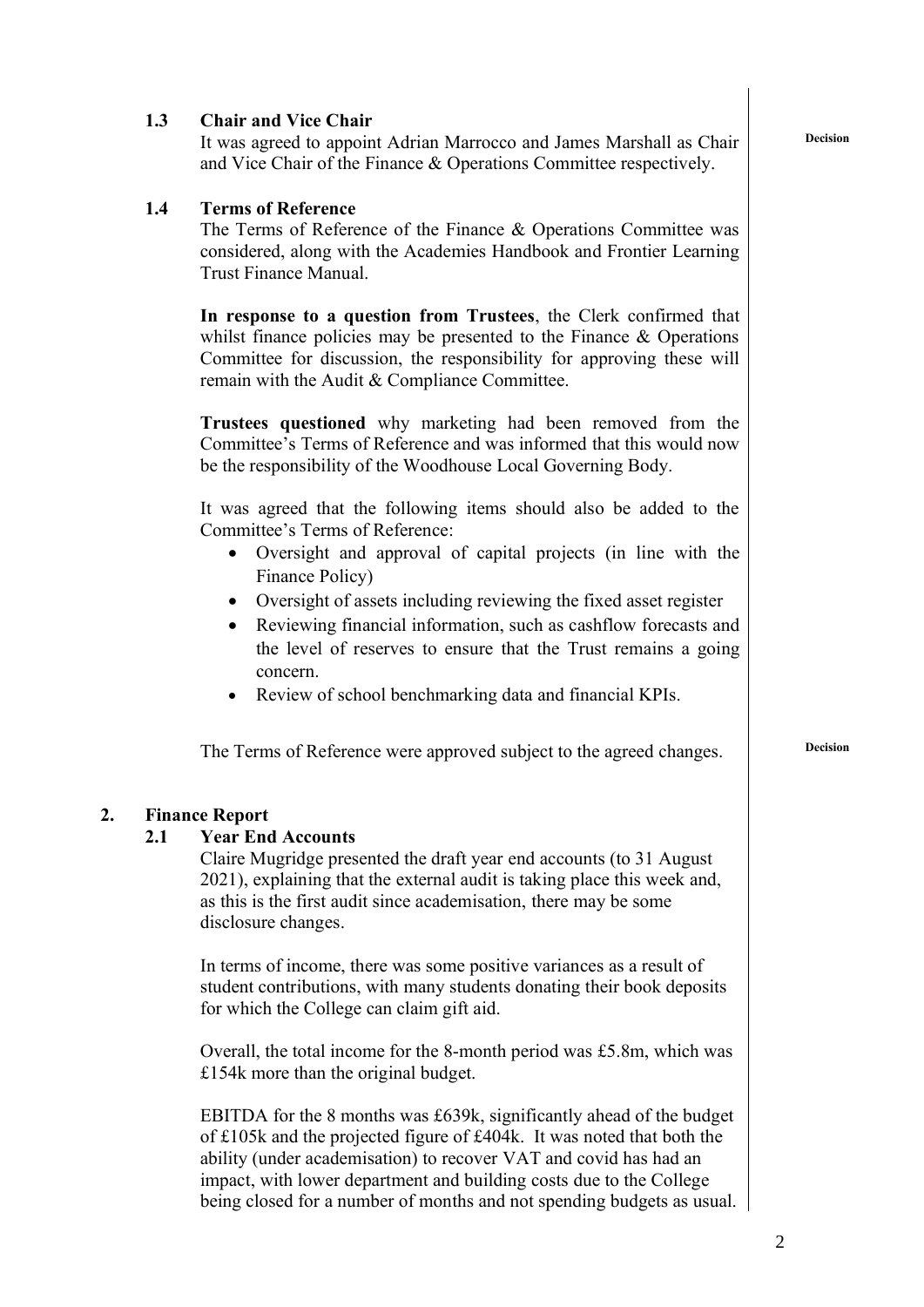|     | In response to a question from Trustees, Claire confirmed that a<br>recent valuation of the land and buildings took place after<br>academisation. In addition to this, assets have been transferred into the<br>Trust at Net Book Value. This re-assessment of the assets has meant<br>that depreciation for the period has been re-calculated and is now less<br>than originally forecast.              |
|-----|----------------------------------------------------------------------------------------------------------------------------------------------------------------------------------------------------------------------------------------------------------------------------------------------------------------------------------------------------------------------------------------------------------|
|     | The Committee questioned whether the Trust has reviewed the useful<br>life of these assets, as a result of the use of net book values. Claire<br>confirmed that the Trust's asset register is now very small, and that the<br>valuation of each building was carried out with significant projects<br>being taken into account as well as a review of useful life.                                       |
|     | The Committee congratulated SLT on the projected outturn of $\text{\pounds}332k$<br>surplus, coupled with the £117k from the Woodhouse College accounts<br>and confirmed that this would be fed back at the next Board meeting.                                                                                                                                                                          |
|     | In response to a question from the Committee, Claire confirmed that<br>the Trust has accrued everything it should have done for this year.                                                                                                                                                                                                                                                               |
|     | <b>Trustees questioned</b> where the pressure points in this year's budget are<br>in relation to covid. Claire confirmed that there are issues that come<br>with the rise in the number of cases – such as staff absences, which<br>must be covered, and the mass testing programme that took place in<br>September.                                                                                     |
|     | The Committee noted that for this year there was an actuarial gain as<br>part of the annual FRS102 pension accounting and was reminded that,<br>since becoming an Academy, this liability is underwritten by the ESFA.                                                                                                                                                                                   |
|     | In response to a question from Trustees, Claire confirmed that the<br>Trust has a Treasury Policy in place but there are strict rules about<br>academies investing money. It was agreed to look into this further, with<br>a view to possibly opening additional accounts at additional banks to<br>diversify the counterparty risk.                                                                     |
| 2.2 | <b>Woodhouse Trading Company</b><br>Lettings income was lower than the original budget as a result of covid.<br>The total lettings income for 13 months was £83k, giving a donation<br>back to the Trust of £65k. Trustees were reminded that some of this<br>income was accounted for in the College accounts up to December 2020<br>and the donation during the 8 months since academisation was £40k. |
|     | The Committee noted that the Trust now has a new Lettings Manager<br>and Letting Supervisors and, since September, lettings income is<br>already at £23k.                                                                                                                                                                                                                                                |
|     | In response to a question from Trustees, Claire confirmed that she<br>would double check the costs from the Trading Company to ensure that                                                                                                                                                                                                                                                               |

this matches with the year end accounts.

 **Action**

**Action**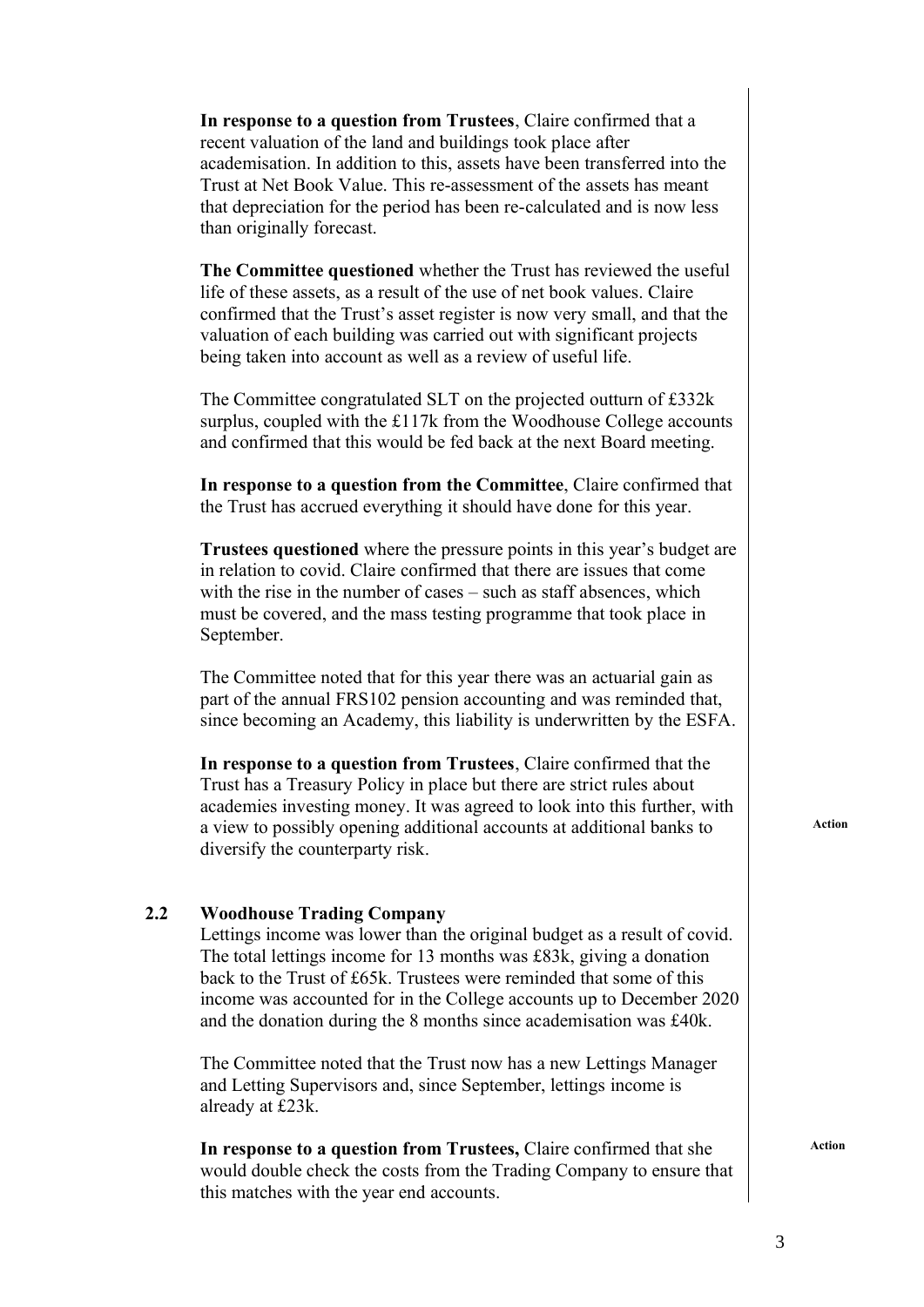# **2.3 Maths School**

Claire informed the Committee that the Trust has already received two grants in relation to the Maths School: £30k for the project development fund and £25k for outreach.

Claire explained that, whilst there have been no costs against the outreach fund, part of the project development fund has been used for the recruitment of the Headteacher of the Maths School and some work on visual identity.

**In response to a question from Trustees,** Claire confirmed that any income or expenditure relating to the Maths School is shown clearly on the budget and each set of management accounts.

# **2.4 Management Accounts and Budget Update**

The Committee received an update of where the Trust is against the budget as at 30 September 2021, noting that there are very few variances at this time of year (being one month into the new academic year).

The Trust has applied for covid tutoring catch up funding (£42k) and will be applying for funding in respect of the appeals raised by students in August.

EHCP income has increased by £30k as a result of the new students this year.

The Committee noted that the teachers' pay review for September 2021 has been agreed and most teachers will receive a 1% increase, with some grades increasing slightly at 1.5%. As the Trust included a 2% pay review in the budget, this gives a saving of around £44k, but this is offset by a number of additional staffing costs such as sickness and additional temporary staff. This results in a net saving of £17k but the support staff pay review is still outstanding.

**In response to a question from Trustees,** Claire confirmed that this positive variance has not been included as there have been a number of changes, such as the departure of the Careers Officer, which is being covered internally, meaning that it is too early to get an accurate figure at this stage.

The Committee noted that the Trust over-recruited students to the music course meaning that, due to the way it is staffed, it must pay an additional £14k to BEAT this year. However, it was agreed that it is important that Woodhouse College continues to offer a broad curriculum.

**Trustees questioned** how the accounts will be presented following the opening of the Maths School and went on to discuss this in detail. The Chair of Trustees explained that each school will continue to have its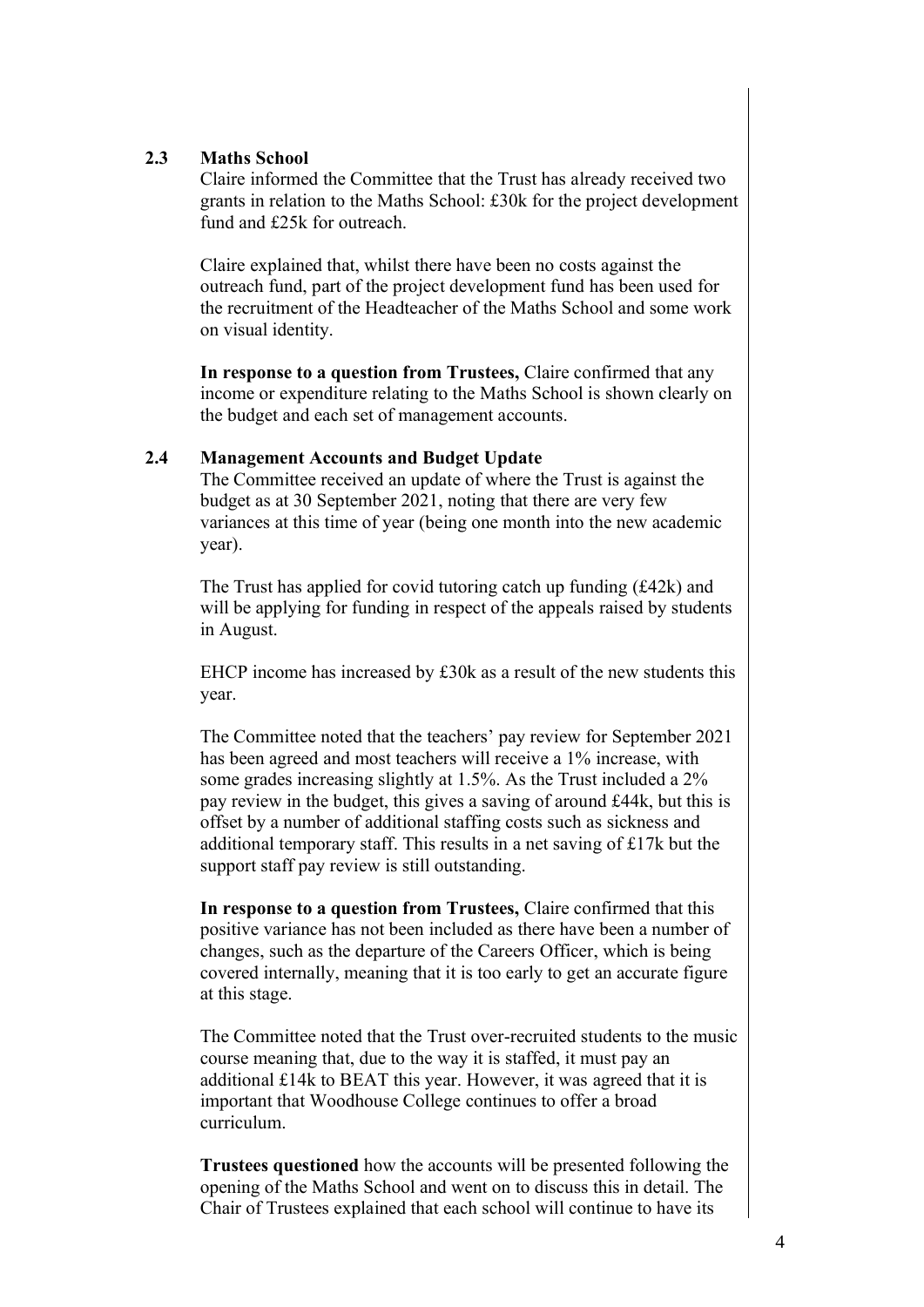own budget and many Multi Academy Trusts 'top slice' 3%-5% of each budget to pay for central services.

The Committee was presented with the proposed KPIs for the year, and it was agreed that Trustees should consider what the appropriate targets should be and feed this back to Claire. KPIs to be formally agreed at the next meeting. It was agreed that Sugra Alibhai and Claire Mugridge would reach out to their contacts to discuss what KPIs other Trusts use.

**Trustees requested** that staff absences and vacancies are reported on when the management accounts are presented, to give a more accurate picture in relation to staffing. It was agreed that this could be done in some form, such as included in the personnel report (together with overall numbers and starters/leavers information), but the Committee noted that most absences are covered internally, and the picture can be quite fluid.

#### **2.5 Premises & Capital Works**

The Committee was presented with an overview of the capital work that took place over the summer, which included the refurbishment of the Principal's office and conference room. It was noted that, despite being approved by the Board in June, the installation of the data centres has not yet taken place but is booked in for December.

The CIF bid for the fire alarm has not run as smoothly as the College would have liked with the building having to be evacuated a number of times as a result of false alarms. However, the College has now been assured that the faults have been rectified.

The Committee was reminded that the College is currently in phase 2 of the fire alarm project and it appears that some issues have been identified from phase 1 that now need to be addressed.

**In response to a question from Trustees, Claire** confirmed that the College is compliant with all fire regulations, but a manual intervention is in place to ensure that the alarm is raised in all buildings. A new fire risk assessment has been written and it is hoped that this work is completed this term.

Noting the proposed schedule of capital works, the **Committee questioned** whether some of the Trust's surplus could be used to improve the College toilets. The Principal informed the Committee that the 5-year strategic plans will assist the Trust in knowing what the priorities are in terms of capital projects. However, it was agreed that the Committee would be in favour of using some of the underspend to fund the identified medium-term projects.

#### **2.6 Reserves Policy**

The Committee considered the draft reserves policy, noting that advice had been received from the Trust's auditors as to what this should include. It was agreed that the Trust must balance being prudent with ensuring that money is spent to improve the student experience.

**Action**